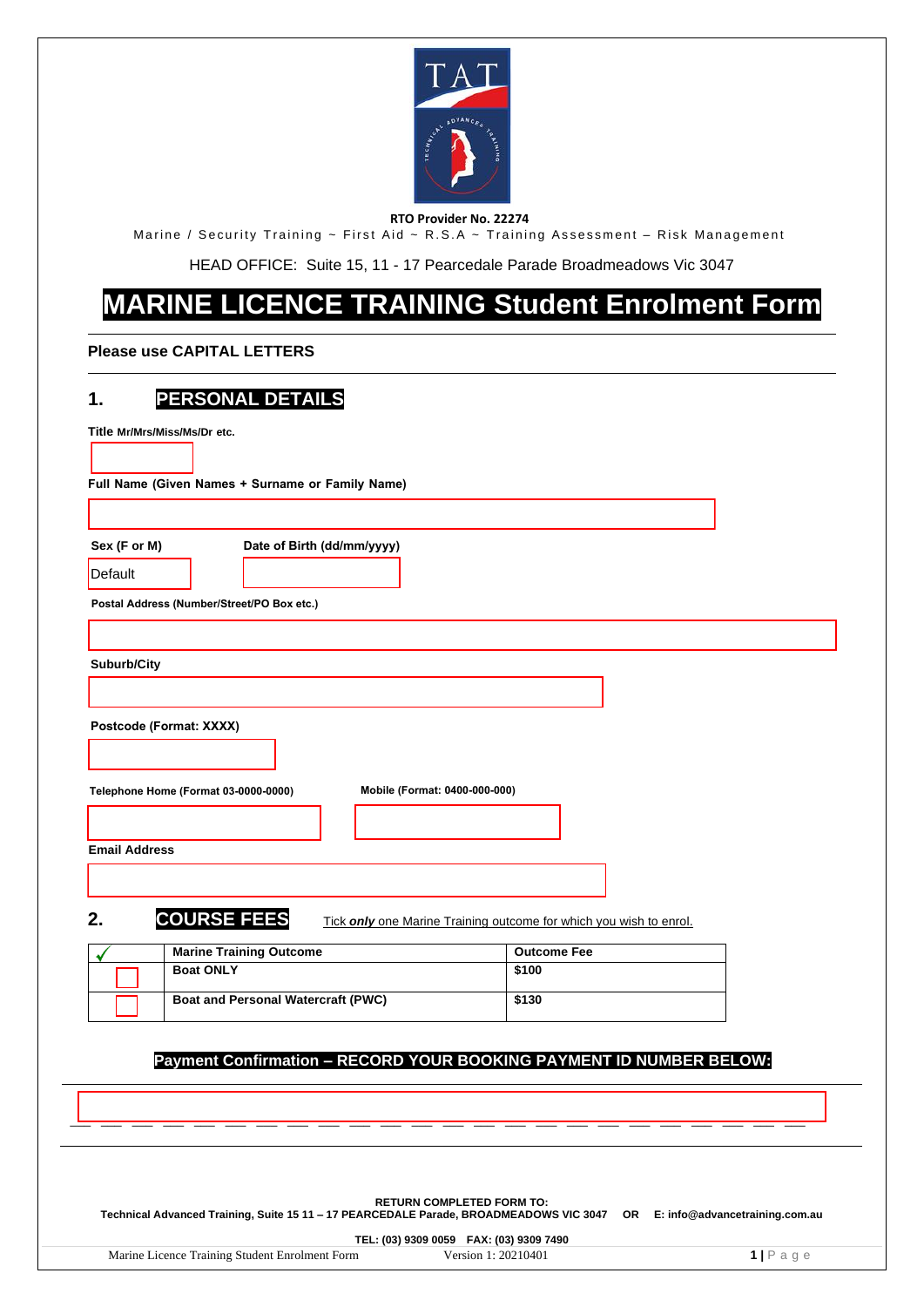## **3. EVIDENCE OF RESIDENCE**

You must provide evidence of residence. You are required to select either a **PHOTO LICENCE** OR **MULTIPLE EVIDENCE OF IDENTITY** from the list below:

### **PHOTO LICENCE**

| Drivers Licence |  |
|-----------------|--|
| Learners Permit |  |

| MULTIPLE Evidence of Identity (EOI) – Must provide ONE PRIMARY ID and ONE SECONDARY ID |                                                |  |
|----------------------------------------------------------------------------------------|------------------------------------------------|--|
| <b>ONE PRIMARY ID</b>                                                                  | <b>ONE SECONDARY ID</b>                        |  |
| <b>Australian Passport</b>                                                             |                                                |  |
| Overseas Passport (if expired more than 2 years, must                                  | Green Medicare Card                            |  |
| have valid visa)                                                                       | <b>Student Identification Card</b>             |  |
| Australian Birth Certificate (Birth extracts not accepted)                             | Working with Children Check Card               |  |
| Australian Citizenship Certificate                                                     |                                                |  |
| Victorian Firearms licence Card                                                        | Australian Proof of Age Card                   |  |
| Victorian Security Guard / Crowd Control Card                                          | Australian Keypass Card                        |  |
| Green Medicare Card                                                                    | Health Care Concession Card (if they have one) |  |
| <b>Student Identification Card</b>                                                     |                                                |  |
| Health Care Concession Card (if they have one)                                         | Pension Concession Card (if they have one)     |  |
| Pension Concession Card (if they have one)                                             |                                                |  |
| NSW Photo Card (issued by NSW RMS after 14 Dec 2008)                                   |                                                |  |
| Birth Card (issued by NSW RMS after 14 Dec 2008)                                       |                                                |  |

#### **IF ADDRESS IS NOT LISTED IN EITHER OF THE MULTIPLE Evidence of Identify document's then A REFEREE STATEMENT MUST BE COMPLETED. Visit our website to download Referee Statement.**

On the day of your training, YOU MUST bring with you the selected identification(s) above for verification.

## **4. SECTION 4 TO BE COMPLETE BY PARENT / GUARDIAN IF STUDENT IS UNDER 18 YRS OF AGE**

#### **BELOW TO BE SIGNED BY \*PARENT/GUARDIAN IF STUDENT IS UNDER THE AGE OF 18 YEARS OLD**

STUDENT DECLARATION AND CONSENT - \*Parental/guardian consent is required for all students under the age of 18 years old.

I give permission for the applicant to undertake the Marine Training with TAT. I declare that the information I have provided to the best of my knowledge is true and correct. I also consent to the collection, use and disclosure of my personal information in accordance with the Privacy Notice above.

| <b>STUDENT SIGNATURE:</b>                                                              | <b>DATE</b>                                                                         |                                |  |
|----------------------------------------------------------------------------------------|-------------------------------------------------------------------------------------|--------------------------------|--|
| <b>*PARENT/GUARDIAN SIGNATURE:</b>                                                     | <b>DATE</b>                                                                         |                                |  |
| $\star$<br><b>*Parent Contact Number:</b>                                              |                                                                                     |                                |  |
| Technical Advanced Training, Suite 15 11 - 17 PEARCEDALE Parade, BROADMEADOWS VIC 3047 | <b>RETURN COMPLETED FORM TO:</b><br>OR .<br>TEL: (03) 9309 0059 FAX: (03) 9309 7490 | E: info@advancetraining.com.au |  |
| Marine Licence Training Student Enrolment Form                                         | Version 1: 20210401                                                                 | $2 P \text{ age}$              |  |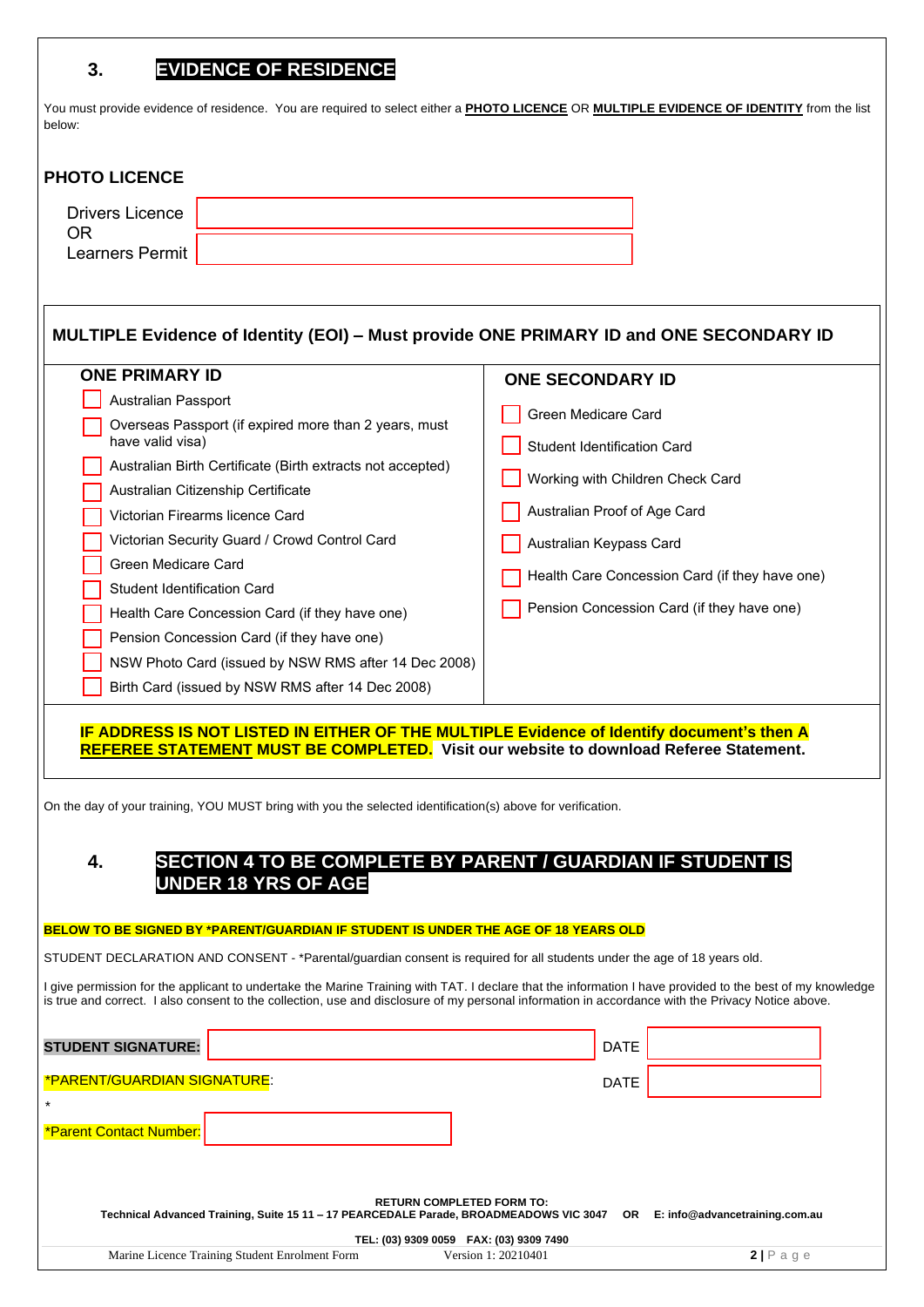| <b>EMERGENCY CONTACT DETAILS</b><br>5.                                       |                                |  |
|------------------------------------------------------------------------------|--------------------------------|--|
| Title Mr/Mrs/Miss/Ms/Dr etc.                                                 | <b>Full Name</b>               |  |
| <b>Mobile</b>                                                                | <b>Relationship to Student</b> |  |
| No<br>Yes<br>Does this nominated person speak a language other than English? |                                |  |
| If yes, what is the main language spoken at home?                            |                                |  |

# **6. STUDENT PRIVACY AND CONSENT NOTICE**

Under the Data Provision Requirements 2012, Technical Advanced Training is required to collect personal information about you and to disclose that personal information to the National Centre for Vocational Education Research Ltd (NCVER).

Your personal information (including the personal information contained on this enrolment form and your training activity data) may be used or disclosed by Technical Advanced Training for statistical, regulatory and research purposes. Technical Advanced Training may disclose your personal information for these purposes to third parties, including:

- Commonwealth and State or Territory government departments and authorised agencies;
- NCVER;
- Victoria Police and or Safety Director
- facilitating statistics and research relating to education, including survey's;

You may receive an NCVER student survey which may be administered by an NCVER employee, agent or third party contractor. You may opt out of the survey at the time of being contacted. NCVER will collect, hold, use and disclose your personal information in accordance with the Privacy Act 1988 (Cth), the VET Data Policy and all NCVER policies and protocols (including those published on NCVER's website a[t www.ncver.edu.au\)](http://www.ncver.edu.au/).

## **7. STUDENT ACCEPTANCE AGREEMENT**

I declare that the information supplied in this declaration and all documentation supporting it are true and correct to the best of my knowledge. I understand and agree to the following:

- It is my responsibility to become familiar with TAT's policies and procedures. I am aware that TAT they are outlined in the student handbook and website.
- 2. I will advise TAT administration of any change to my address or contact details within 7 days.
- 3. I have read and understood the student selection and administration policy procedure and the refund policy located on the TAT website and enrolment form and accept them in their entirety.
- 4. I agree that part of my course requirements I will participate in class activities and or role plays as per class schedules.
- 5. I release and hold harmless the training centre, its CEO, staff and agencies in respect to any property loss or personal injury that I may sustain whilst participating in or resulting from attending the training centre or any activities related to my studies however caused.
- 6. I agree for TAT or its agents to take/utilise photographs/videos for public relations activities.
- 7. I request authority to provide contact number and or email address to MSV for purpose of obtaining feedback about training and assessment activities.

## **8. STUDENT IN CLASS AGREEMENT**

The conditions for which I will agree upon are listed below and I understand that if I breech any condition whilst in training with TAT, I understand that I could be terminated from the course/program and required to leave the academy until further notice. I agree to the following, tick ✓ beside each term which states you understand that term.

- I will not smoke in the building (anywhere)
- $\checkmark$  I will not smoke in front of the building  $\checkmark$  I will not gather around the entry of the
- I will not gather around the entry of the building
- I will treat the toilets with respect so other tenants won't complain
- I will only use the toilet assigned to TAT
- I will not use bad language in the building or whilst on the course/program
- I will not engage in the taking of drugs/alcohol whilst in attendance at class
- I will not engage in the viewing of pornographic material on student computers
- I will not behave in a manner that would make another person complain
- I will treat all TAT staff, students and other tenants in the building with utmost respect
- I will complete my own work and not copy, cheat or anything else that would be deemed unfair for me to receive an accreditation from TAT
- I will not mistreat TAT or disrespect the company, I will always remain honest whilst enrolled with TAT
- ✓ I understand that if I am 15 minutes or later I will be sent home.
- Mobile Phones are to be switched off during class time.

I agree to this document in the total understanding that non-compliance could see me removed from the Marine Training course and I further understand that in some cases a report may be lodged with the Marine Safety Victoria – Licensing, Training and Accreditation team for further investigation.

**RETURN COMPLETED FORM TO:** 

**Technical Advanced Training, Suite 15 11 – 17 PEARCEDALE Parade, BROADMEADOWS VIC 3047 OR E: info@advancetraining.com.au**

**TEL: (03) 9309 0059 FAX: (03) 9309 7490**

| $1 - 2$ (20) 2000 0000 1101 (20) 2000 1100     |                     |          |
|------------------------------------------------|---------------------|----------|
| Marine Licence Training Student Enrolment Form | Version 1: 20210401 | $3P$ aqe |